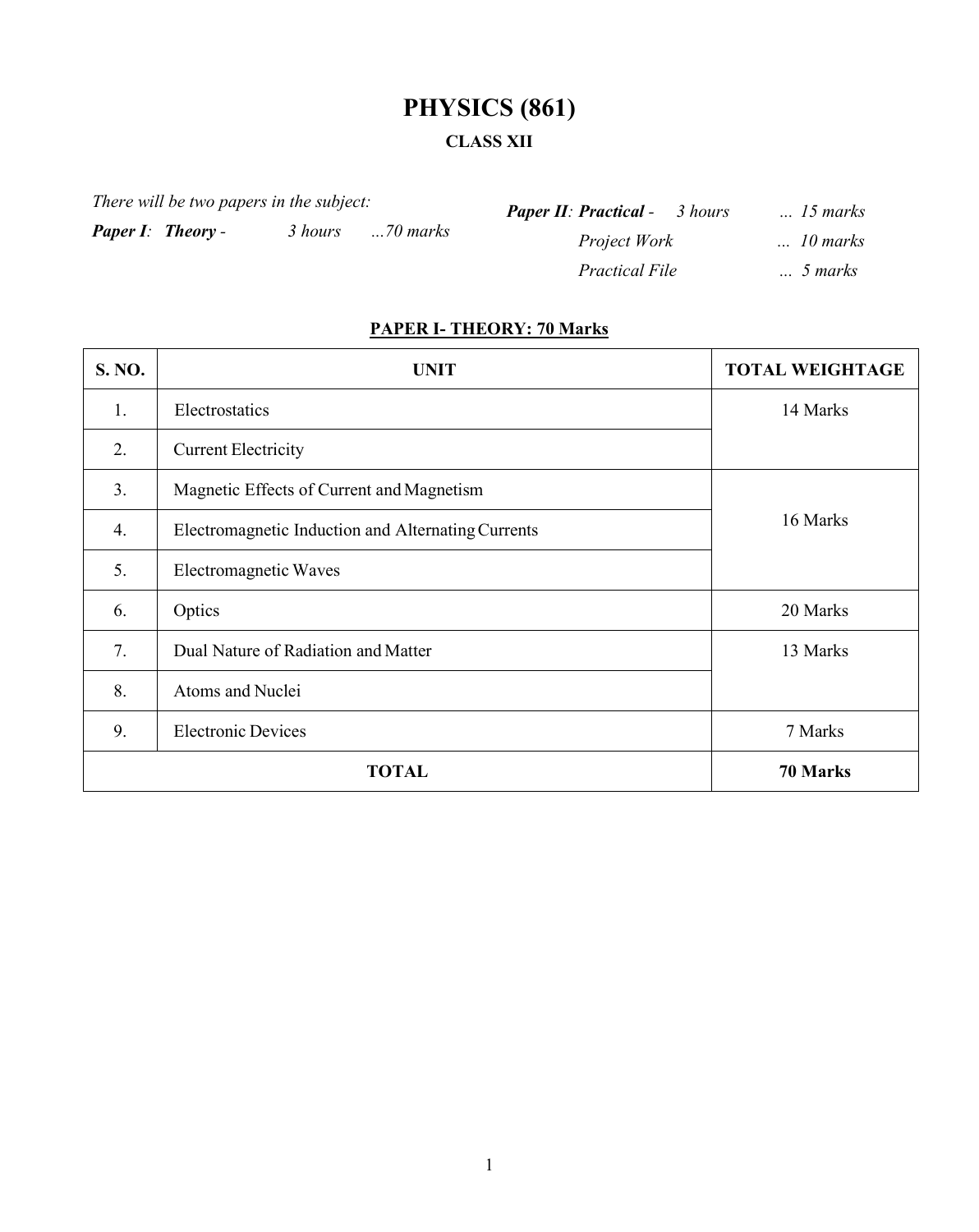#### **PAPER I -THEORY- 70 Marks**

*Note: (i) Unless otherwise specified, only S. I. Units are to be used while teaching and learning, as well as for answering questions.*

*(ii) All physical quantities to be defined as and when they are introduced along with their units and dimensions.* 

*(iii) Numerical problems are included from all topics except where they are specifically excluded or where only qualitative treatment is required.*

#### **1. Electrostatics**

(i) Electric Charges and Fields

Electric charges; conservation and quantisation of charge, Coulomb's law; superposition principle and continuous charge distribution.

Electric field, electric field due to a point charge, electric field lines, electric dipole, electric field due to a dipole, torque on a dipole in uniform electric field.

Electric flux, Gauss's theorem in Electrostatics and its applications to find field due to infinitely long straight wire, uniformly charged infinite plane sheet and uniformly charged thin spherical shell.

- *(a) Coulomb's law, S.I. unit of charge; permittivity of free space and of dielectric medium. Frictional electricity, electric charges (two types); repulsion and attraction; simple atomic structure electrons and ions; conductors and insulators; quantization and conservation of electric charge; Coulomb's law in vector form; (position coordinates r1, r2 not necessary). Comparison with Newton's law of gravitation; Superposition principle*  $\left(\vec{F}_1 = \vec{F}_{12} + \vec{F}_{13} + \vec{F}_{14} + \cdots\right).$
- *(b) Concept of electric field and its intensity; examples of different fields; gravitational, electric and magnetic; Electric field due to a point charge*   $\vec{E} = \vec{F} / q_o (q_o \text{ is a test charge}); \vec{E} \text{ for a}$ *group of charges (superposition principle); a point charge q in an electric*

*field*  $\overline{a}$ *experiences an electric field E experiences* an electric<br>*force*  $\vec{F}_F = q\vec{E}$ *. Intensity* due to a *continuous distribution of charge i.e. linear, surface and volume.*

- *(c) Electric lines of force: A convenient way to visualize the electric field; properties of lines of force; examples of the lines of force due to (i) an isolated point charge (+ve and - ve); (ii) dipole, (iii) two similar charges at a small distance;(iv) uniform field between two oppositely charged parallel plates.*
- *(d) Electric dipole and dipole moment; derivation of the E at a point, (1) on the axis (end on position) (2) on the perpendicular bisector (equatorial i.e. broad side on position) of a dipole, also for r>> 2l (short dipole); dipole in a uniform electric field; net force zero, torque on an electric dipole:*   $\vec{\tau} = \vec{p} \times \vec{E}$  and its derivation.
- *(e) Gauss' theorem: the flux of a vector field; Q=vA for velocity vector v*  $\|$ A, ⊂cιι<br>→ II →

A  $\overline{a}$ *is area vector. Similarly, for electric field E*  $\frac{1}{1}$ *, electric flux*  $\phi_E = EA$  *for*  $E||A$  $\frac{1}{2}$   $\frac{1}{2}$ 

 $and \phi_{\rm E} = \vec{\rm E} \cdot \vec{\rm A}$  *for uniform*  $\vec{E}$ *. For non-*

*uniform field* φ*E =* ∫*d*φ *=*∫ *E dA*. ▔▔<br>▆▔▗▅ *. Special cases for*  $\theta = 0^0$ *, 90<sup>0</sup> and 180<sup>0</sup>. Gauss' theorem,* statement:  $\phi_E$  =q/ $\epsilon_0$  $or \phi_{\rm E} = \oint \vec{E} \cdot d\vec{A} = \frac{q}{\epsilon}$  *where*  $\phi_{\rm E}$  *is for* 

*a closed surface; q is the net charge enclosed,*  $\epsilon_o$  *is the permittivity of free space. Essential properties of a Gaussian surface.* 

*Applications: Obtain expression for E*  $\overline{a}$ *due to 1. an infinite line of charge, 2. a uniformly charged infinite plane thin sheet, 3. a thin hollow spherical shell (inside, on the surface and outside). Graphical variation of E vs r for a thin spherical shell.*

(ii) Electrostatic Potential, Potential Energy and Capacitance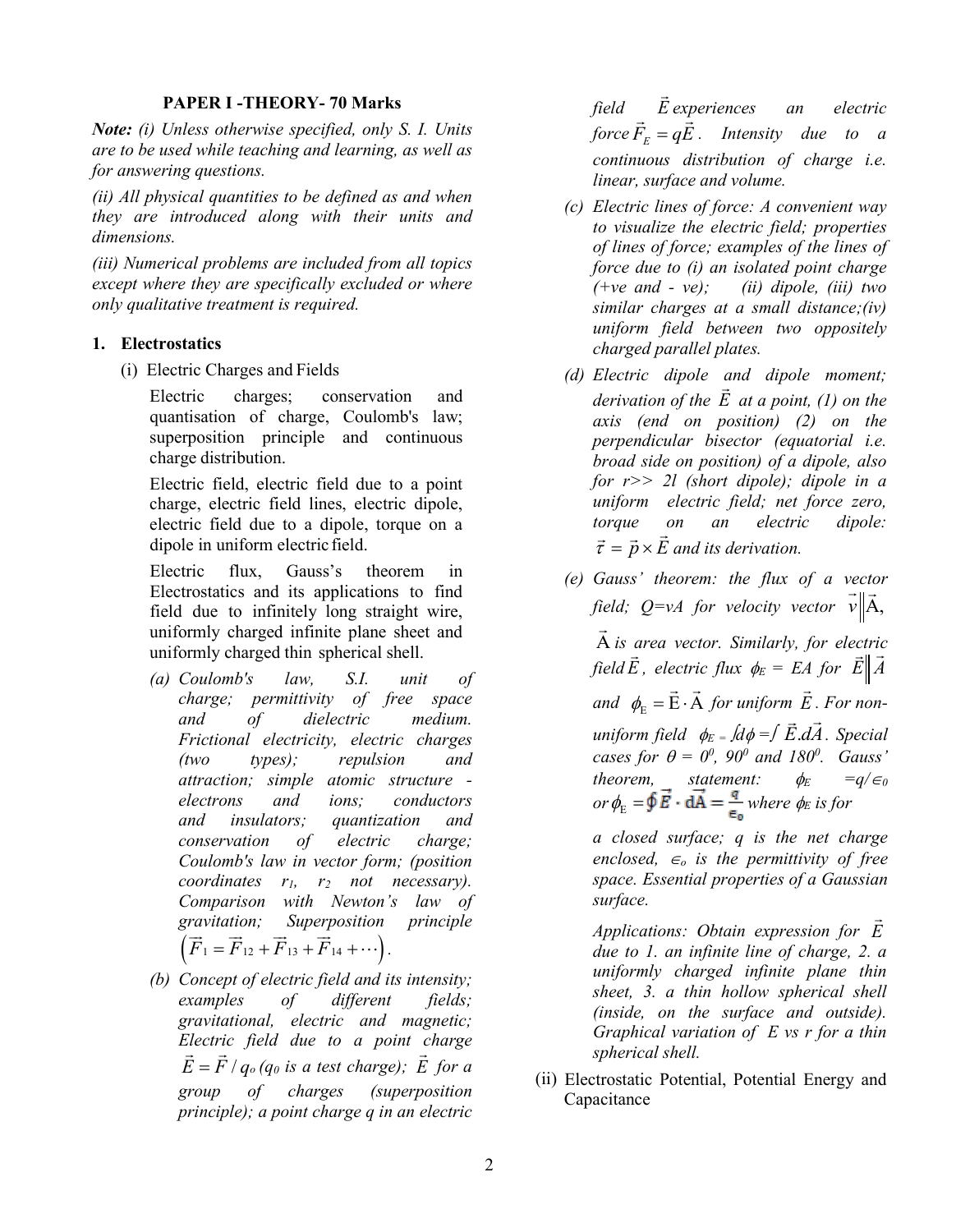Electric potential, potential difference, electric potential due to a point charge, a dipole and system of charges; equipotential surfaces, electrical potential energy of a system of two point charges and of electric dipole in an electrostatic field.

Conductors and insulators, free charges and bound charges inside a conductor. Dielectrics and electric polarisation, capacitors and capacitance, combination of capacitors in series and in parallel. Capacitance of a parallel plate capacitor, energy stored in a capacitor.

*(a) Concept of potential, potential difference and potential energy. Equipotential surface and its properties. Obtain an expression for electric potential at a point due to a point charge; graphical variation of E and V vs r,*  $V_P = W/q_0$ *; hence*  $V_A - V_B = W_{BA}q_0$  (taking  $q_0$  *from B to*  $A$ ) =  $(q/4\pi\varepsilon_0)(1/r_A - 1/r_B)$ ; derive this *equation; also*  $V_A = q/4\pi\epsilon_0$  *.1/r<sub>A</sub> ; for q>0, V<sub>A</sub>>0 and for q<0, V<sub>A</sub> < 0. For a collection of charges V = algebraic sum of the potentials due to each charge; potential due to a dipole on its axial line and equatorial line; also at any point for r>>2l (short dipole). Potential energy of a point charge (q) in an electric field E ,* 

*placed at a point P where potential is V, is given by U =qV and*  $\Delta U = qV A$ *-V<sub>B</sub>). The electrostatic potential energy of a system of two charges = work done W21=W12 in assembling the system; U12 or*  $U_{21} = (1/4 \pi \varepsilon_0)$  *q*<sub>1</sub>*q*<sub>2</sub>/*r*<sub>12</sub>. *For a system of 3 charges*  $U_{123} = U_{12} + U_{13} + U_{23}$ 

$$
=\frac{1}{4\pi\varepsilon_0}\,\left(\frac{q_1q_2}{r_{12}}+\frac{q_1q_3}{r_{13}}+\frac{q_2q_3}{r_{23}}\right).\quad For\quad a
$$

*dipole in a uniform electric field, derive an expression of the electric potential*   $\frac{d}{dx}$   $\frac{d}{dx}$   $\frac{d}{dx}$   $\frac{d}{dx}$   $\frac{d}{dx}$   $\frac{d}{dx}$   $\frac{d}{dx}$   $\frac{d}{dx}$   $\frac{d}{dx}$   $\frac{d}{dx}$ *, special cases for* φ  $=0^0$ , 90<sup>0</sup> and 180<sup>0</sup>.

*(b) Capacitance of a conductor C = Q/V; obtain the capacitance of a parallel-plate capacitor*  $(C = \epsilon_0 A/d)$  *and equivalent capacitance for capacitors in series and parallel combinations. Obtain an*  *expression for energy stored (* $U = \frac{1}{2}$ *)* 2  $CV^2$ 

$$
=\frac{1}{2}QV=\frac{1}{2}\frac{Q^2}{C}
$$
 and energy density.

*(c) Dielectric constant K = C'/C; this is also called relative permittivity*  $K = \epsilon_r = \epsilon/\epsilon_o$ ; *elementary ideas of polarization of matter in a uniform electric field qualitative discussion; induced surface charges weaken the original field; results in reduction in E and hence, in pd, (V); for charge remaining the same*  $Q = CV = CV$  $V' = K$ .  $CV'$ ;  $V' = V/K$ ; and  $E' = \frac{E}{K}$ ; if *the Capacitor is kept connected with the source of emf, V is kept constant*  $V = Q/C =$  $Q'/C'$  ;  $Q' = C'V$  = *K. CV= K. Q increases; For a parallel plate capacitor with a dielectric in between, C' = KC = K.*∈*<sup>o</sup> . A/d =* ∈*<sup>r</sup> .*∈*<sup>o</sup> .A/d. Then*  $C' = \frac{C_0}{C}$ *r*  $C' = \frac{\epsilon_0 A}{\sqrt{2\pi}}$ *d*  $\mathcal{L} = \frac{\epsilon_0 A}{\left(\frac{d}{\epsilon_r}\right)}$ *; for a capacitor* 

*partially filled dielectric, capacitance, C' =*∈*oA/(d-t + t/*∈*r).*

# **2. Current Electricity**

Mechanism of flow of current in conductors. Mobility, drift velocity and its relation with electric current; Ohm's law and its proof, resistance and resistivity and their relation to drift velocity of electrons; V-I characteristics (linear and non-linear), electrical energy and power, electrical resistivity and conductivity. Temperature dependence of resistance and resistivity.

Internal resistance of a cell, potential difference and emf of a cell, combination of cells in series and in parallel, Kirchhoff's laws and simple applications, Wheatstone bridge, metre bridge. Potentiometer - principle and its applications to measure potential difference, to compare emf of two cells; to measure internal resistance of a cell.

*(a) Free electron theory of conduction; acceleration of free electrons, relaxation time*  $\tau$ ; *electric current*  $I = Q/t$ ; *concept of*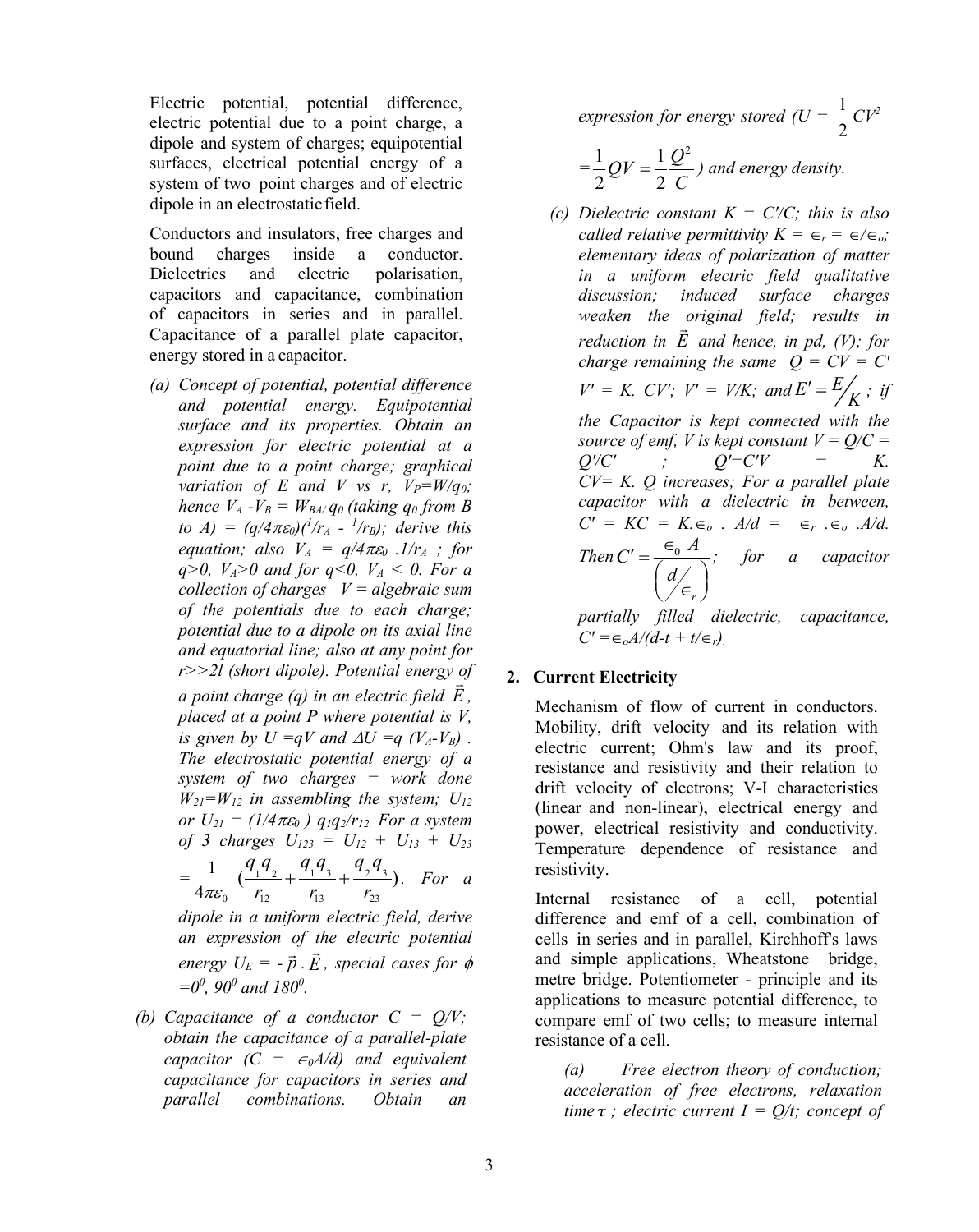*drift velocity and electron mobility. Ohm's law, current density*  $J = I/A$ ; *experimental verification, graphs and slope, ohmic and non-ohmic conductors; obtain the relation I=v<sub>d</sub>enA. Derive*  $\sigma = ne^2 \tau/m$  and <sup>ρ</sup> *= m/ne<sup>2</sup> τ ; effect of temperature on resistivity and resistance of conductors and semiconductors and graphs. Resistance R= V*/*I; resistivity*  $\rho$ *, given by*  $R = \rho$ *.l/A; conductivity and conductance; Ohm's law as J* ں۔<br>=  $=$   $\sigma E$  $\frac{1}{2}$ *.*

- *(b) Electrical energy consumed in time t is E=Pt= VIt; using Ohm's law*   $E = \left( \frac{V^2}{R} \right) t = I^2 R t$ . Potential difference  $V = P/I$ ;  $P = VI$ ; Electric power consumed  $P = VI = V^2/R = I^2 R$ ; commercial units; *electricity consumption and billing.*
- *(c) The source of energy of a seat of emf (such as a cell) may be electrical, mechanical, thermal or radiant energy. The emf of a source is defined as the work done per unit charge to force them to go to the higher point of potential (from -ve terminal to +ve terminal inside the cell) so,*  $\varepsilon = dW/dq$ ; *but dq = Idt; dW =* ε*dq =* ε*Idt . Equating total work done to the work done across the external resistor R plus the work done across the internal resistance r;*  $\epsilon I d t = I^2 R dt + I^2 r dt$ *;*  $\varepsilon = I (R + r)$ ;  $I = \varepsilon / (R + r)$ ; also IR +Ir =  $\varepsilon$ *or V=*ε*- Ir where Ir is called the back emf as it acts against the emf* ε*; V is the terminal pd. Derivation of formulae for combination for identical cells in series, parallel and mixed grouping. Parallel combination of two cells of unequal emf. Series combination of n cells of unequal emf.*
- *(d) Statement and explanation of Kirchhoff's laws with simple examples. The first is a conservation law for charge and the 2nd is law of conservation of energy. Note change in potential across a resistor* ∆*V=IR<0 when we go 'down' with the current (compare with flow of water down a river), and* ∆*V=IR>0 if we go up against the current across the resistor. When we go through a cell, the -ve terminal is at a lower level and the +ve terminal at a higher level, so going from -ve to +ve through the cell, we are going up and*

<sup>∆</sup>*V=+*<sup>ε</sup> *and going from +ve to -ve terminal through the cell, we are going down, so*  $\Delta V =$ *-*ε*. Application to simple circuits. Wheatstone bridge; right in the beginning take*  $I_{\circ}=0$  *as we consider a balanced bridge, derivation of*   $R_1/R_2$  =  $R_3/R_4$  *[Kirchhoff's law not necessary]. Metre bridge is a modified form of Wheatstone bridge, its use to measure unknown resistance. Here*  $R_3 = l_1 \rho$  *and*  $R_4=l_2\rho$ ;  $R_3/R_4=l_1/l_2$ . Principle of *Potentiometer: fall in potential* ∆*V* <sup>α</sup> <sup>∆</sup>*l; auxiliary emf* <sup>ε</sup>*<sup>1</sup> is balanced against the fall in potential V<sub>1</sub> across length*  $l_1$ *.*  $\varepsilon_1 = V_1 = Kl_1$ *;*  $\varepsilon_1/\varepsilon_2 = l_1/l_2$ ; potentiometer as a voltmeter. *Potential gradient and sensitivity of potentiometer. Use of potentiometer: to compare emfs of two cells, to determine internal resistance of a cell.*

#### **3. Magnetic Effects of Current and Magnetism**

(i) Moving charges and magnetism

Concept of magnetic field, Oersted's experiment. Biot - Savart law and its application. Ampere's Circuital law and its applications to infinitely long straight wire, straight solenoid (only qualitative treatment). Force on a moving charge in uniform magnetic and electric fields. Force on a current-carrying conductor in a uniform magnetic field, force between two parallel current-carrying conductors-definition of ampere, torque experienced by a current loop in uniform magnetic field; moving coil galvanometer - its sensitivity. Conversion of galvanometer into an ammeter and a voltmeter.

(ii) Magnetism and Matter

A current loop as a magnetic dipole, its magnetic dipole moment, magnetic dipole moment of a revolving electron, magnetic field intensity due to a magnetic dipole (bar magnet) on the axial line and equatorial line, torque on a magnetic dipole (bar magnet) in a uniform magnetic field; bar magnet as an equivalent solenoid, magnetic field lines. Electromagnets and factors affecting their strengths, permanent magnets.

*(a) Only historical introduction through Oersted's experiment. [Ampere's*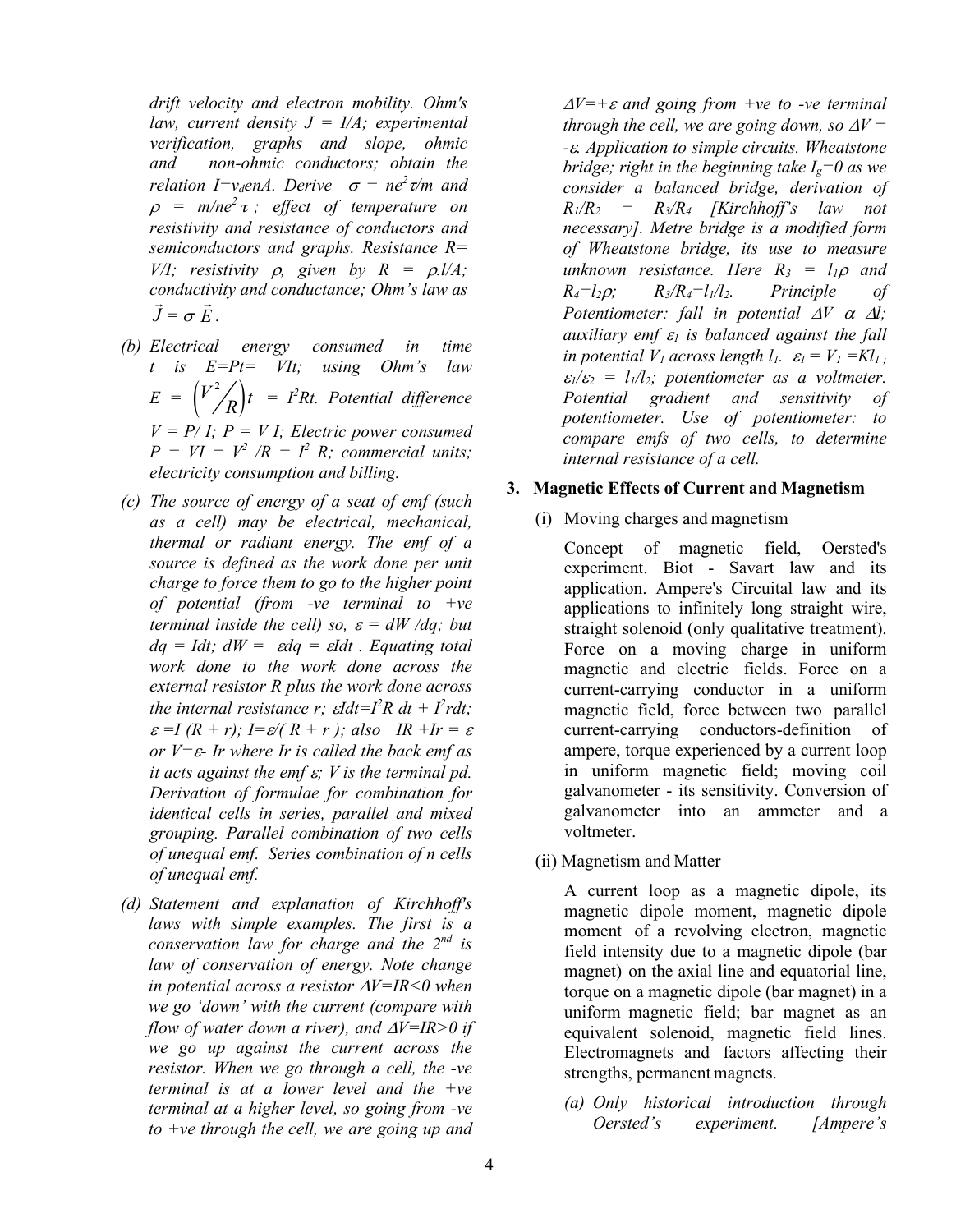*swimming rule not included]. Biot-Savart law and its vector form; application; derive the expression for B (i) at the centre of a circular loop carrying current; (ii) at any point on its axis. Current carrying loop as a magnetic dipole. Ampere's Circuital law: statement and brief explanation. Apply it to obtain B near a long wire carrying current and for a solenoid. Only formula of B due to a finitely long conductor.*

- *(b) Force on a moving charged particle in magnetic field*  $\vec{F}_B = q(\vec{v} \times \vec{B})$ ; special *cases, modify this equation substituting*   $d\bar{l}$  / *dt for v* and *I for q/dt to yield*  $\vec{F}$  = *I dl* × *<sup>B</sup> for the force acting on a current carrying conductor placed in a magnetic field. Derive the expression for force between two long and parallel wires carrying current, hence, define ampere (the base SI unit of current) and hence, coulomb; from Q = It. Lorentz force.*
- *(c) Derive the expression for torque on a current carrying loop placed in a*   $\vec{B}$ , using  $\vec{F} = I \vec{l} \times \vec{B}$  and  $\vec{\tau} = I$ *r F* × *;* <sup>τ</sup> *= NIAB sin*<sup>φ</sup> *for N turns* <sup>τ</sup>  $= \overrightarrow{m} \times \overrightarrow{B}$ *, where the dipole moment*  $\vec{m}$  = *NI A , unit: A.m2 . A current carrying loop is a magnetic dipole; directions of current and B and m using right hand rule only; no other rule necessary. Mention orbital magnetic moment of an electron in Bohr model of H atom. Concept of radial magnetic field. Moving coil galvanometer; construction, principle, working, theory*  $I = k\phi$ , *current and voltage sensitivity. Shunt. Conversion of galvanometer into ammeter and voltmeter of given range.*
- *(d) Magnetic field represented by the symbol*   $\overline{B}$  *is now defined by the equation F* =  $q_o$  ( $\bar{v} \times \bar{B}$ ); *B* is not to be defined in *terms of force acting on a unit pole, etc.; note the distinction of B from E is that B forms closed loops as there are no*

*magnetic monopoles, whereas E lines start from +ve charge and end on -ve charge. Magnetic field lines due to a magnetic dipole (bar magnet). Magnetic field in end-on and broadside-on positions (No derivations). Magnetic flux*   $\phi = B$  $\frac{0}{1}$ *. A*  $\overline{a}$ *= BA for B uniform and*   $\vec{B} \parallel \vec{A}$ *; i.e. area held perpendicular to For*  $\phi = BA(\vec{B} \parallel \vec{A})$ *)*,  $B = \phi/A$  *is the flux density [SI unit of flux is weber (Wb)]; but note that this is not correct as a defining equation as B is vector and* <sup>φ</sup> *and* φ*/A are scalars, unit of B is tesla (T) equal to*  $10^4$  *gauss. For non-uniform*  $\vec{B}$ *field,*  $\phi = \oint d\phi = \int \vec{B}$  $\frac{1}{2}$ *.* dA  $\frac{1}{2}$ *.* 

# **4. Electromagnetic Induction and Alternating Currents**

(i) Electromagnetic Induction

Faraday's laws, induced emf and current; Lenz's Law, eddy currents. Self-induction and mutual induction. Transformer.

(ii) Alternating Current

Peak value, mean value and RMS value of alternating current/voltage; their relation in sinusoidal case; reactance and impedance; LC oscillations (qualitative treatment only), LCR series circuit, resonance; power in AC circuits, wattless current. AC generator.

- *(a) Electromagnetic induction, Magnetic flux, change in flux, rate of change of flux and induced emf; Faraday's laws. Lenz's law, conservation of energy; motional emf*  $\varepsilon = B/v$ *, and power P = (Blv) 2 /R; eddy currents (qualitative);*
- *(b) Self-Induction, coefficient of selfinductance,*  $\phi = LI$  *and*  $L = \frac{\varepsilon}{dI/dt}$ ; *henry = volt. Second/ampere, expression for coefficient of self-inductance of a solenoid L*  $\frac{1}{l_0}N^2 A}{I} = \mu_0 n^2 A \times l_0$ *l*  $=\frac{\mu_0 N A}{l} = \mu_0 n^2 A \times l$ .

*Mutual induction and mutual inductance (M), flux linked*  $\phi_2 = MI_1$ *; induced emf*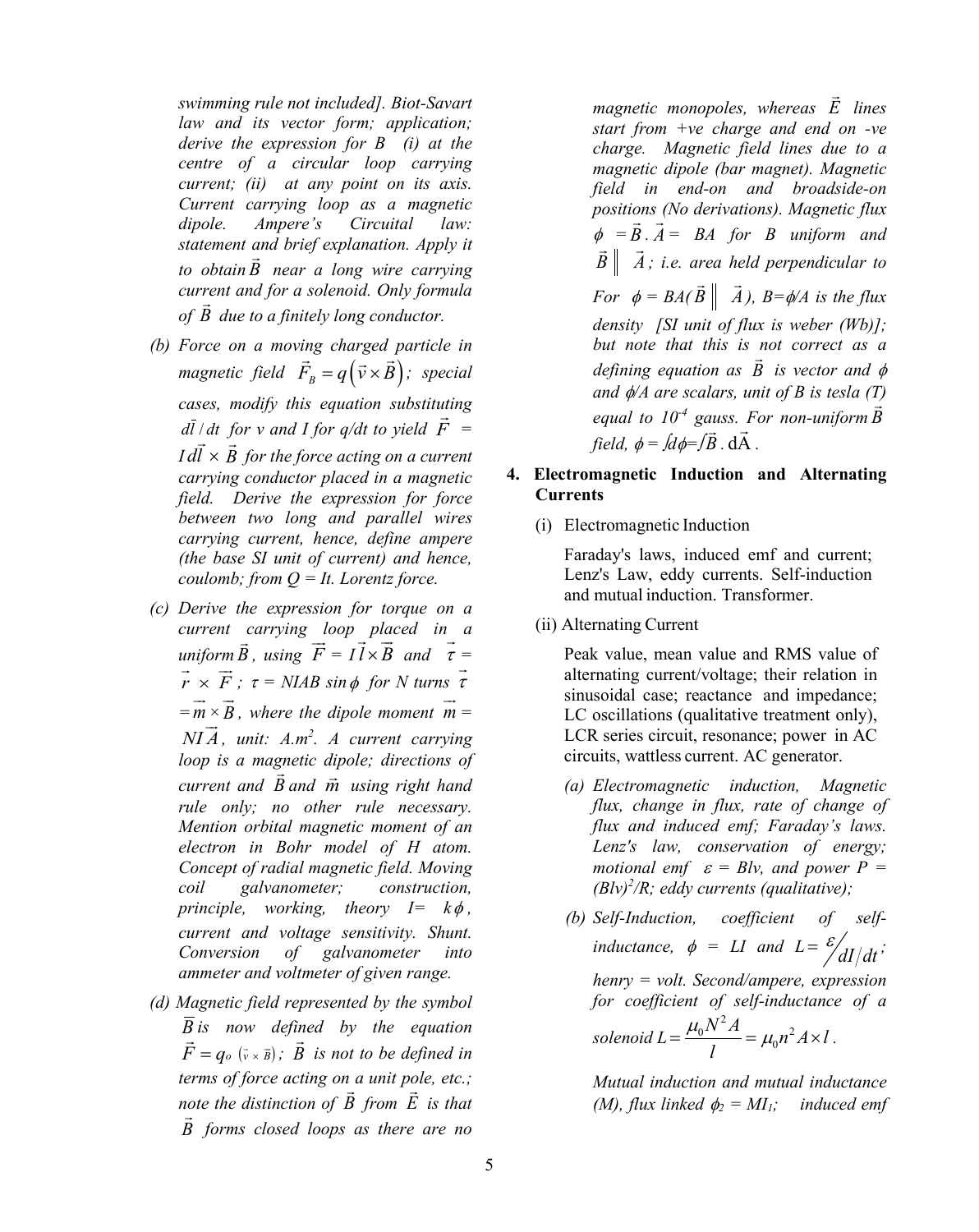$$
\varepsilon_2 = \frac{d\phi_2}{dt} = M \frac{dI_1}{dt}.
$$
 Definition of M as  

$$
M = \frac{\varepsilon_2}{\frac{dI_1}{dt}} \text{ or } M = \frac{\phi_2}{I_1}.
$$
 SI unit

*henry. Expression for coefficient of mutual inductance of two coaxial solenoids.* 

$$
M = \frac{\mu_0 N_1 N_2 A}{l} = \mu_0 n_1 N_2 A \qquad Induced
$$

*emf opposes changes, back emf is set up, eddy currents.* 

*Transformer (ideal coupling): principle, working and uses; step up and step down; efficiency and applications including transmission of power, energy losses and their minimisation.*

- *(c) Sinusoidal variation of V and I with time, for the output from an ac generator; time period, frequency and phase changes; obtain mean values of current and voltage, obtain relation between RMS value of V and I with peak values in sinusoidal cases only.*
- *(d) Variation of voltage and current in a.c. circuits consisting of only a resistor, only an inductor and only a capacitor (phasor representation), phase lag and phase lead*. *May apply Kirchhoff's law and obtain simple differential equation (SHM type),*  $V = Vo \sin \omega t$ , solution  $I = I_0 \sin \omega t$  $ωt$ ,  $I<sub>0</sub>sin (ωt + π/2)$  and  $I<sub>0</sub>sin (ωt - π/2)$ *for pure R, C and L circuits respectively. Draw phase (or phasor) diagrams showing voltage and current and phase lag or lead, also showing resistance R, inductive reactance XL; (XL=*ω*L) and capacitive reactance*  $X_C$ ,  $(X_C = 1/\omega C)$ . *Graph of XL and XC vs f.*
- *(e) The LCR series circuit: Use phasor diagram method to obtain expression for I and V, the pd across R, L and C; and the net phase lag/lead; use the results of 4(e), V lags I by*  $\pi/2$  *in a capacitor, V leads I by* π*/2 in an inductor, V and I are in phase in a resistor, I is the same in all three; hence draw phase diagram,*

*combine VL and Vc (in opposite phase; phasors add like vectors) give*  $V=V_R+V_L+V_C$  *(phasor addition) and the max. values are related by*   $V^2_m = V^2_{Rm} + (V_{Lm} - V_{Cm})^2$  *when*  $V_L > V_C$ *Substituting pd=current* x *resistance or reactance, we get Z2 =R2 +(XL-Xc) 2 and*   $tan \phi = (V_{L m} - V_{Cm})/V_{Rm} = (X_{L} - X_{c})/R$ *giving*  $I = I_m \sin{(wt-\phi)}$  *where*  $I_m = V_m/Z$ *etc. Special cases for RL and RC circuits. [May use Kirchoff's law and obtain the differential equation] Graph of Z vs f and I vs f.*

*(f) Power P associated with LCR circuit =*  $^{1}/_{2}V_{o}I_{o}$  *cos* $\phi$  *=V<sub>rms</sub>I<sub>rms</sub> cos* $\phi$  *= I<sub>rms</sub>*<sup>2</sup> *R*; *power absorbed and power dissipated; electrical resonance; bandwidth of signals and Q factor (no derivation); oscillations in an LC circuit*  $(\omega_0 =$ *1/ LC ). Average power consumed averaged over a full cycle*  $\overline{P}$  = *(1/2) VoIo cos*φ*, Power factor*   $cos \phi = R/Z$ . Special case for pure R, L *and C; choke coil (analytical only), XL controls current but cos*φ *= 0, hence P =0, wattless current; LC circuit; at resonance with*  $X_L = X_c$ ,  $Z = Z_{min} = R$ , power *delivered to circuit by the source is maximum, resonant frequency*

$$
f_0 = \frac{1}{2\pi\sqrt{LC}}.
$$

*(g) Simple a.c. generators: Principle, description, theory, working and use. Variation in current and voltage with time for a.c. and d.c. Basic differences between a.c. and d.c.*

#### **5. Electromagnetic Waves**

Basic idea of displacement current. Electromagnetic waves, their characteristics, their transverse nature (qualitative ideas only). Complete electromagnetic spectrum starting from radio waves to gamma rays: elementary facts of electromagnetic waves and their uses.

*Concept of displacement current, qualitative descriptions only of electromagnetic spectrum; common features of all regions of*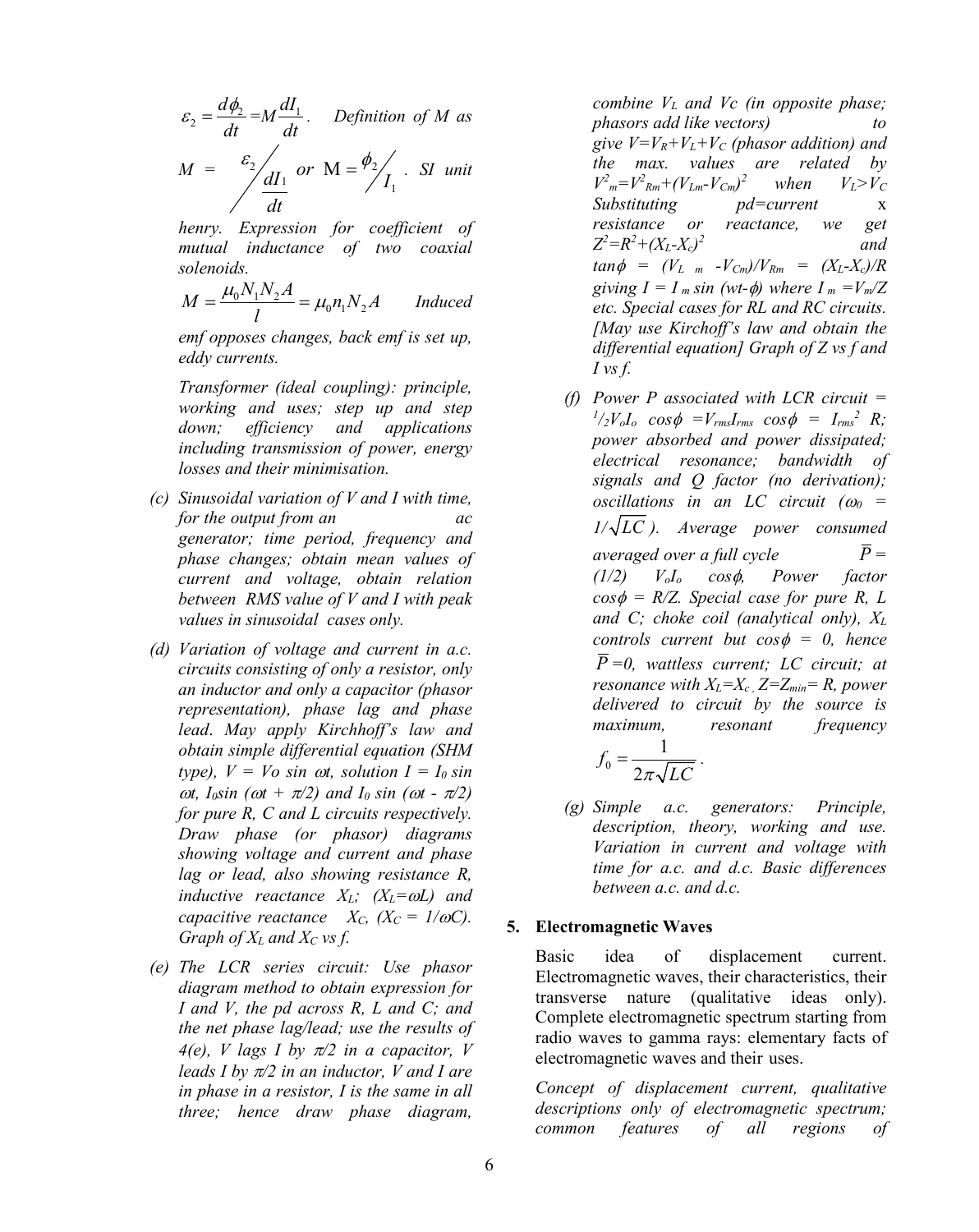*electromagnetic spectrum including transverse nature*  $(\vec{E}$  and  $\vec{B}$  perpendicular to  $\vec{c}$ ); special *features of the common classification (gamma rays, X rays, UV rays, visible light, IR, microwaves, radio and TV waves) in their production (source), detection and other properties; uses; approximate range of* λ *or f or at least proper order of increasing f or* λ*.* 

# **6. Optics**

(i) Ray Optics and OpticalInstruments

Ray Optics: Reflection of light by spherical mirrors, mirror formula. spherical mirrors, mirror formula, refraction of light at plane surfaces, total internal reflection and its applications, optical fibres, refraction at spherical surfaces, lenses, thin lens formula, lens maker's formula, magnification, power of a lens, combination of thin lenses in contact, combination of a lens and a mirror, refraction and dispersion of light through a prism.

Optical instruments: Microscopes and astronomical telescopes (reflecting and refracting) and their magnifying powers.

- *(a) Reflection of light by spherical mirrors. Mirror formula: its derivation; R=2f for spherical mirrors. Magnification.*
- *(b) Refraction of light at a plane interface, Snell's law; total internal reflection and critical angle; total reflecting prisms and optical fibers*. *Total reflecting prisms: application to triangular prisms with*  angle of the prism  $30^0$ ,  $45^0$ ,  $60^0$  and  $90^0$ *respectively; ray diagrams for Refraction through a combination of media*,  $n_1 \times 2, n_2 \times 3, n_1 = 1$ , *real depth and apparent depth. Simple applications.*
- *(c) Refraction through a prism, minimum deviation and derivation of relation between n, A and* δ*min*. *Include explanation of i-* $\delta$  *graph, i<sub>1</sub> = i<sub>2</sub> = i (say) for*  $\delta_m$ *; from symmetry r<sub>1</sub> = r<sub>2</sub><i>; refracted ray inside the prism is parallel to the base of the equilateral prism*. *Thin prism*. *Dispersion*; *Angular dispersion; dispersive power, rainbow - ray diagram (no derivation). Simple explanation.*

*(d) Refraction at a single spherical surface; detailed discussion of one case only convex towards rarer medium, for spherical surface and real image. Derive the relation between*  $n_1$ *,*  $n_2$ *,*  $u$ *,*  $v$  *and R. Refraction through thin lenses: derive lens maker's formula and lens formula; derivation of combined focal length of two thin lenses in contact. Combination of lenses and mirrors (silvering of lens excluded) and magnification for lens, derivation for biconvex lens only; extend the results to biconcave lens, plano convex lens and lens immersed in a liquid; power of a lens P=1/f with SI unit dioptre. For lenses in contact 1/F=*   $1/f_1+1/f_2$  *and P=P<sub>1</sub>+P<sub>2</sub>. Lens formula, formation of image with combination of thin lenses and mirrors.*

*[Any one sign convention may be used in solving numericals].*

*(e) Ray diagram and derivation of magnifying power of a simple microscope with image at D (least distance of distinct vision) and infinity; Ray diagram and derivation of magnifying power of a compound microscope with image at D. Only expression for magnifying power of compound microscope for final image at infinity.*

*Ray diagrams of refracting telescope with image at infinity as well as at D; simple explanation; derivation of magnifying power; Ray diagram of reflecting telescope with image at infinity. Advantages, disadvantages and uses.*

(ii) Wave Optics

Wave front and Huygen's principle. Proof of laws of reflection and refraction using Huygen's principle. Interference, Young's double slit experiment and expression for fringe width $(\beta)$ , coherent sources and sustained interference of light, Fraunhofer diffraction due to a single slit, width of central maximum.

*(a) Huygen's principle: wavefronts - different types/shapes of wavefronts; proof of laws*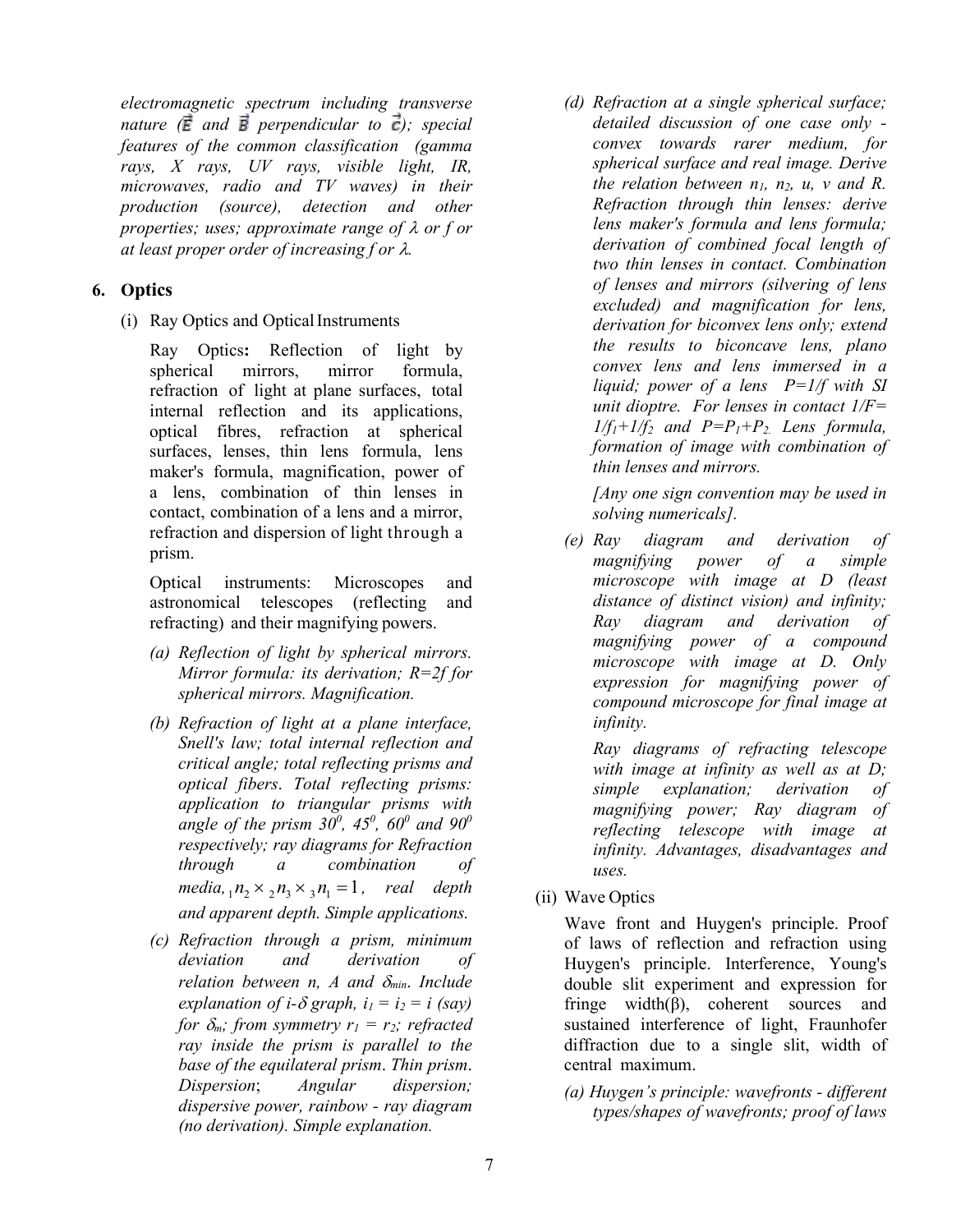*of reflection and refraction using Huygen's theory. [Refraction through a prism and lens on the basis of Huygen's theory not required].* 

*(b) Interference of light, interference of monochromatic light by double slit. Phase of wave motion; superposition of identical waves at a point, path difference and phase difference; coherent and incoherent sources; interference: constructive and destructive, conditions for sustained interference of light waves [mathematical deduction of interference from the equations of two progressive waves with a phase difference is not required]. Young's double slit experiment: set up, diagram, geometrical deduction of path difference*  $\Delta x = dsin\theta$ , *between waves from the two slits; using*  <sup>∆</sup>*x=n*λ *for bright fringe and* ∆*x= (n+½)*λ *for dark fringe and sin*  $\theta = \tan \theta = v_n/D$ *as y and*  $\theta$  *are small, obtain*  $y_n = (D/d)n\lambda$ *and fringe width* β*=(D/d)*λ*. Graph of distribution of intensity with angular distance.*

*(c) Single slit Fraunhofer diffraction (elementary explanation only). Diffraction at a single slit: experimental setup, diagram, diffraction pattern, obtain expression for position of minima,*  $a \sin\theta_n = n\lambda$ , where  $n = 1,2,3...$  and *conditions for secondary maxima, asin*θ*<sup>n</sup> =(n+½)*λ*.; distribution of intensity with angular distance; angular width of central bright fringe.* 

# **7. Dual Nature of Radiation andMatter**

Wave particle duality; photoelectric effect, Hertz and Lenard's observations; Einstein's photoelectric equation - particle nature of light. Matter waves - wave nature of particles, de-Broglie relation.

*(a) Photo electric effect, quantization of radiation; Einstein's equation*   $E_{max} = h\nu$  *- W<sub>0</sub>; threshold frequency; work function;* e*xperimental facts of Hertz and Lenard and their conclusions; Einstein used Planck's ideas and extended it to apply for radiation (light); photoelectric effect can be* 

*explained only assuming quantum (particle) nature of radiation. Determination of Planck's constant (from the graph of stopping potential Vs versus frequency f of the incident light). Momentum of photon p=E/c=h*ν*/c=h/*λ*.* 

*(b) De Broglie hypothesis, phenomenon of electron diffraction (qualitative only). Wave nature of radiation is exhibited in interference, diffraction and polarisation; particle nature is exhibited in photoelectric effect. Dual nature of matter: particle nature common in that it possesses momentum p and kinetic energy KE. The wave nature of matter was proposed by Louis de Broglie,* λ*=h/p= h/mv.* 

# **8. Atoms and Nuclei**

(i) Atoms

Alpha-particle scattering experiment; Rutherford's atomic model; Bohr's atomic model, energy levels, hydrogen spectrum.

*Rutherford's nuclear model of atom (mathematical theory of scattering excluded), based on Geiger - Marsden experiment on*  <sup>α</sup>*-scattering; nuclear radius r in terms of closest approach of* <sup>α</sup> *particle to the nucleus, obtained by equating*  $\Delta K = \frac{1}{2} m v^2$  *of the*  $\alpha$ *particle to the change in electrostatic potential energy* ∆*U of the system [*  $4\pi\varepsilon_{\text{o}} r_{\text{o}}$  $U = \frac{2e \times Ze}{4\pi \epsilon_0 r_0}$   $r_0 \sim 10^{-15}$   $m = 1$  fermi; atomic

*structure; only general qualitative ideas, including atomic number Z, Neutron number N and mass number A. A brief account of historical background leading to Bohr's theory of hydrogen spectrum; formulae for wavelength in Lyman, Balmer, Paschen, Brackett and Pfund series. Rydberg constant. Bohr's model of H atom, postulates (Z=1); expressions for orbital velocity, kinetic energy, potential energy, radius of orbit and total energy of electron. Energy level diagram, calculation of* <sup>∆</sup>*E, frequency and wavelength of different lines of emission spectra; agreement with experimentally observed values. [Use nm and not Å for unit of*λ*].*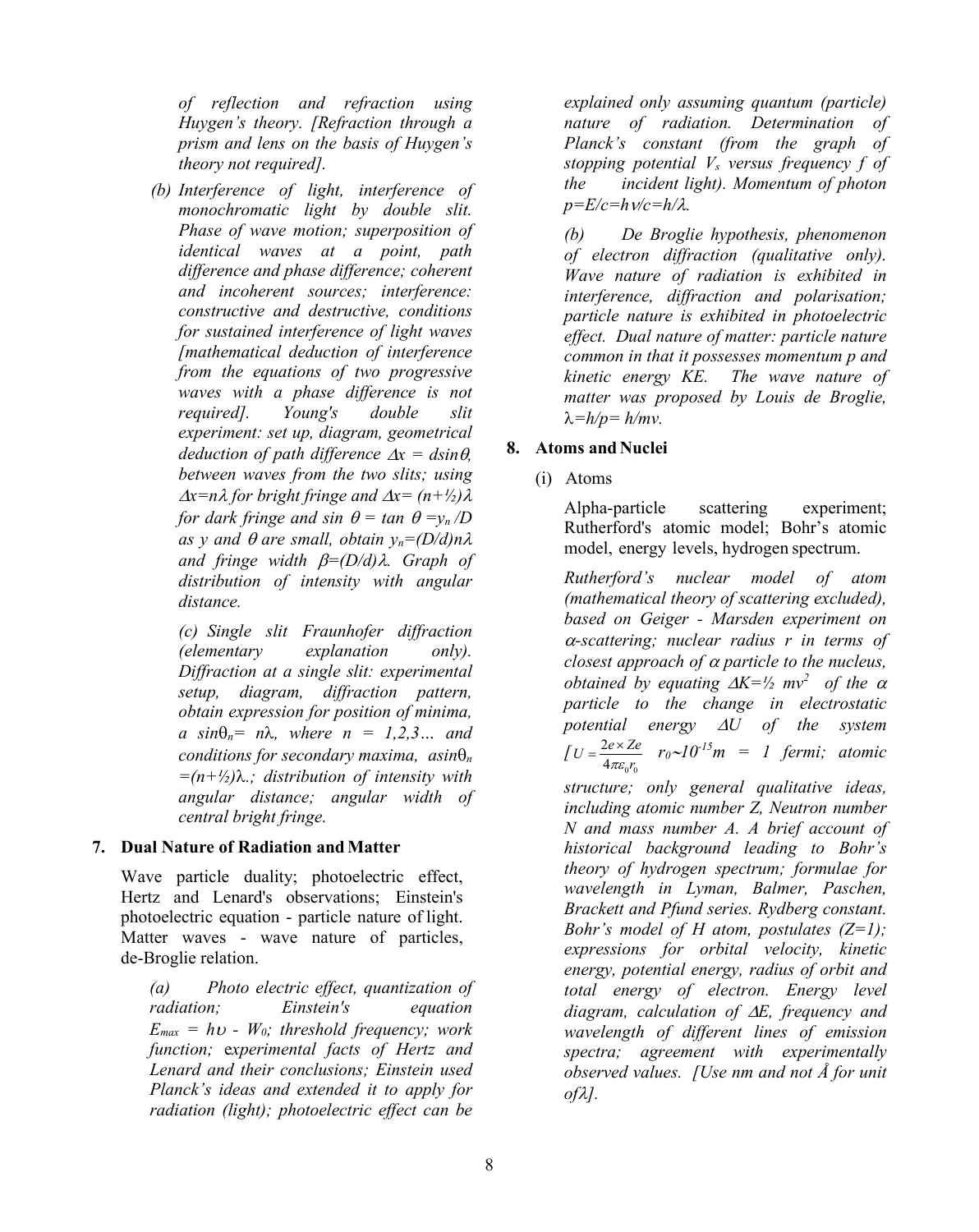(ii) Nuclei

Composition and size of nucleus. Massenergy relation, mass defect; binding energy per nucleon and its variation with mass number; Nuclear reactions, nuclear fission and nuclear fusion.

- *(a) Atomic masses and nuclear density; Isotopes, Isobars and Isotones – definitions with examples of each. Unified atomic mass unit, symbol u,*   $1u=1/12$  of the mass of <sup>12</sup>C atom = *1.66*x*10-27kg). Composition of nucleus; mass defect and binding energy, BE= (*∆*m) c<sup>2</sup> . Graph of BE/nucleon versus mass number A, special features - less BE/nucleon for light as well as heavy elements. Middle order more stable [see fission and fusion] Einstein's equation E=mc<sup>2</sup> . Calculations related to this equation; mass defect/binding energy, mutual annihilation and pair production as examples.*
- *(b) Nuclear Energy*

*Theoretical (qualitative) prediction of exothermic (with release of energy) nuclear reaction, in fusing together two light nuclei to form a heavier nucleus and in splitting heavy nucleus to form middle order (lower mass number) nuclei, is evident from the shape of BE per nucleon versus mass number graph. Also calculate the disintegration energy Q for a heavy nucleus (A=240) with BE/A* <sup>∼</sup> *7.6 MeV per nucleon split into two equal halves with A=120 each and BE/A* ∼ *8.5 MeV/nucleon; Q* <sup>∼</sup> *200 MeV. Nuclear fission: Any one equation of fission reaction. Chain reactioncontrolled and uncontrolled; nuclear reactor and nuclear bomb. Main parts of a nuclear reactor including their functions - fuel elements, moderator, control rods, coolant, casing; criticality; utilization of energy output - all qualitative only. Fusion, simple example of* 4 <sup>*<sup>1</sup>H→<sup>4</sup>He and its nuclear reaction*</sup> *equation; requires very high temperature*  ∼ *106 degrees; difficult to achieve; hydrogen bomb; thermonuclear energy* 

*production in the sun and stars. [Details of chain reaction not required].*

# **9. Electronic Devices**

- (i) Semiconductor Electronics: Materials, Devices and SimpleCircuits. Energy bands in conductors, semiconductors and insulators (qualitative ideas only). Intrinsic and extrinsic semiconductors.
- (ii) Semiconductor diode: I-V characteristics in forward and reverse bias, diode as a rectifier; Special types of junction diodes: LED, photodiode and solar cell.
	- *(a) Energy bands in solids; energy band diagrams for distinction between conductors, insulators and semiconductors - intrinsic and extrinsic; electrons and holes in semiconductors.*

*Elementary ideas about electrical conduction in metals [crystal structure not included]. Energy levels (as for hydrogen atom), 1s, 2s, 2p, 3s, etc. of an isolated atom such as that of copper; these split, eventually forming 'bands' of energy levels, as we consider solid copper made up of a large number of isolated atoms, brought together to form a lattice; definition of energy bands groups of closely spaced energy levels separated by band gaps called forbidden bands. An idealized representation of the energy bands for a conductor, insulator and semiconductor; characteristics, differences; distinction between conductors, insulators and semiconductors on the basis of energy bands, with examples; qualitative discussion only; energy gaps (eV) in typical substances (carbon, Ge, Si); some electrical properties of semiconductors. Majority and minority charge carriers electrons and holes; intrinsic and extrinsic, doping, p-type, n-type; donor and acceptor impurities.*

*(b) Junction diode and its symbol; depletion region and potential barrier; forward and reverse biasing, V-I characteristics and numericals; half wave and a full wave rectifier. Simple circuit diagrams and graphs, function of each component*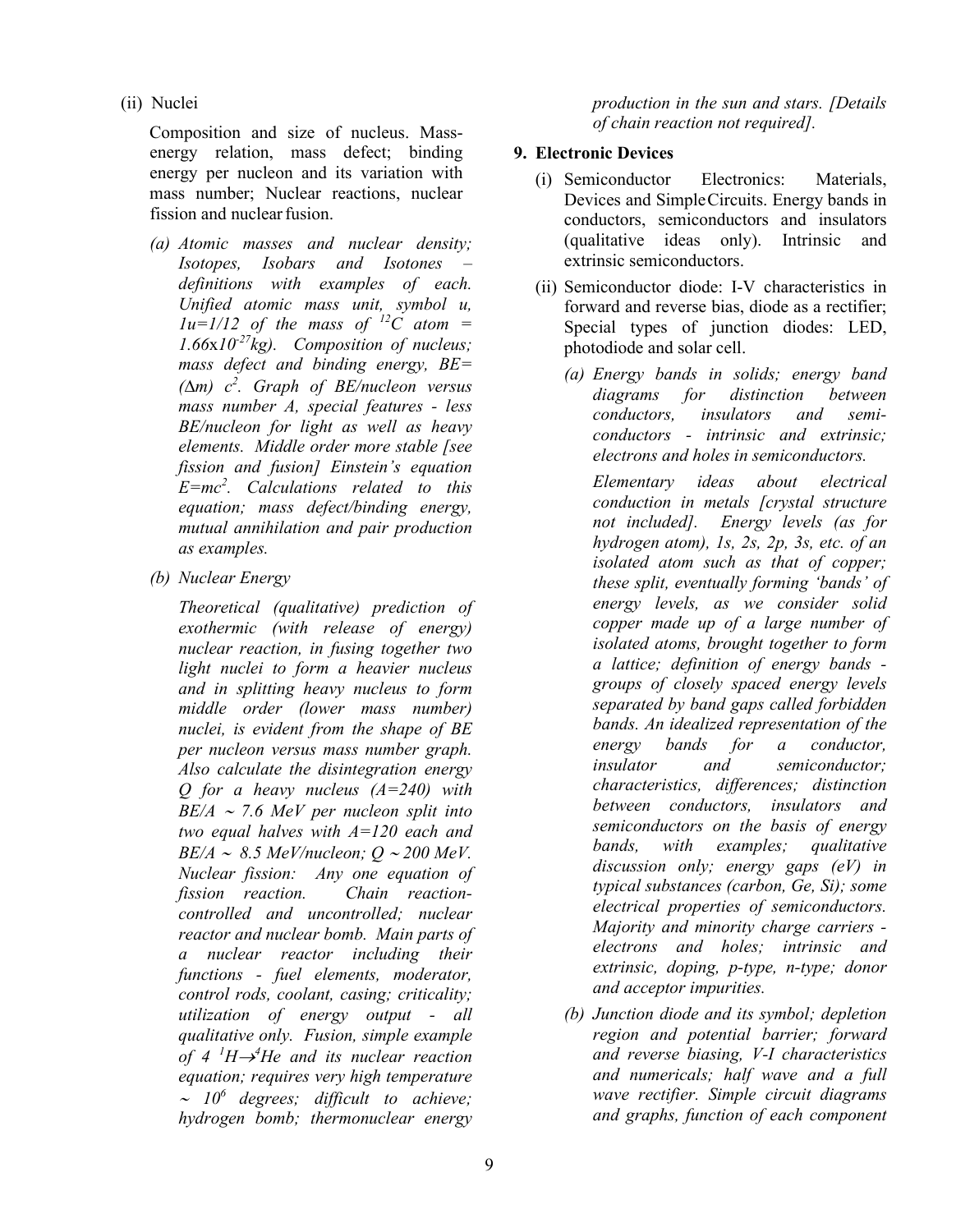*in the electric circuits, qualitative only. [Bridge rectifier of 4 diodes not included]; elementary ideas on solar cell, photodiode and light emitting diode (LED) as semi conducting diodes. Importance of LED's as they save energy without causing atmospheric pollution and global warming.* 

#### **PAPER II**

#### **PRACTICAL WORK- 15 Marks**

The experiments for laboratory work and practical examinations are mostly from two groups: (i) experiments based on ray optics and (ii) experiments based on current electricity.

The main skill required in group (i) is to remove parallax between a needle and the real image of another needle.

In group (ii), understanding circuit diagram and making connections strictly following the given diagram is very important. Polarity of cells and meters, their range, zero error, least count, etc. should be taken care of.

A graph is a convenient and effective way of representing results of measurement. It is an important part of the experiment.

There will be one graph in the Practical question paper.

Candidates are advised to read the question paper carefully and do the work according to the instructions given in the question paper. Generally they are not expected to write the procedure of the experiment, formulae, precautions, or draw the figures, circuit diagrams, etc.

Observations should be recorded in a tabular form.

#### **Record of observations**

- All observations recorded should be consistent with the least count of the instrument used (e.g. focal length of the lens is 10.0 cm or 15.1cm but **10 cm is a wrong record.)**
- All observations should be recorded with correct units.

#### **Graph work**

Students should learn to draw graphs correctly noting all important steps such as:

(i) Title

(ii) Selection of origin (should be marked by two coordinates, example 0,0 or 5,0, or 0,10 or 30,5; **Kink is not accepted).**

- (i) The axes should be labelled according to the question
- (ii) Uniform and convenient scale should be taken and the units given along each axis (one small division =  $0.33$ ,  $0.67$ ,  $0.66$ , etc. should not to be taken)
- (iii) Maximum area of graph paper (**at least 60% of the graph paper along both the axes**) should be used.
- (iv) Points should be plotted with great care, marking the points plotted with (should be a circle with a dot)  $\Box$  or  $\otimes$ . A blob  $\bullet$  ) is a misplot.
- (v) The best fit straight line should be drawn. The best fit line does not necessarily have to pass through all the plotted points and the origin. While drawing the best fit line, **all experimental points must be kept on the line or symmetrically placed on the left and right side of the line.** The line should be continuous, thin, uniform and extended beyond the extreme plots.
- (vi) The intercepts must be read carefully. Y intercept i.e.  $y_0$  is that value of y when  $x = 0$ . Similarly, X intercept i.e.  $x_0$  is that value of x when  $y=0$ . **When**  $x_0$  **and**  $y_0$  **are to be read, origin should be at (0, 0).**

#### **Deductions**

(i) The slope 'S' of the best fit line must be found taking two distant points **(using more than 50% of the line drawn), which are not the plotted** 

**points**, using  $S = \frac{y_2 - y_1}{y_1}$ 2  $\mathcal{N}_1$  $S = \frac{y_2 - y}{ }$  $=\frac{y_2 - y_1}{x_2 - x_1} = \frac{\Delta y}{\Delta x}$  $=\frac{\Delta y}{\Delta x}$ . Slope S must

be calculated upto proper decimal place or significant figures as specified in the question paper.

(ii) All calculations should be rounded off upto proper decimal place or significant figures, as specified in the question papers.

#### **NOTE:**

Short answer type questions may be set from each experiment to test understanding of theory and logic of steps involved.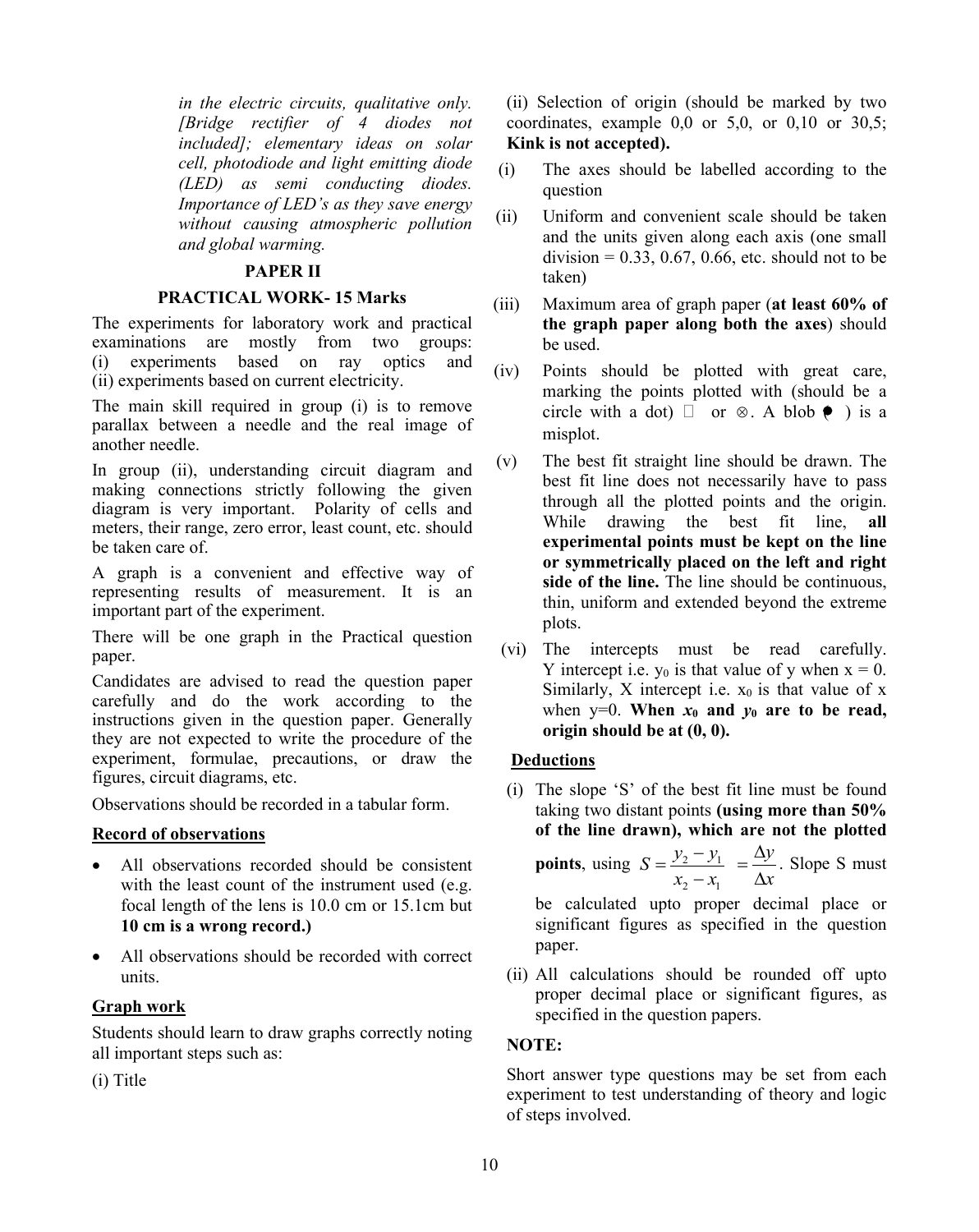**Given below is a list of required experiments. Teachers may add to this list, keeping in mind the general pattern of questions asked in the annual examinations.**

**Students are required to have completed all experiments from the given list (excluding demonstration experiments):**

1. To find focal length of a convex lens by using uv method (no parallax method)

Using a convex lens, optical bench/metre scales and two pins, obtain the positions of the images for various positions of the object;  $f \le u \le 2f$ ,  $u \sim 2f$ , and  $u>2f$ .

Draw the following set of graphs using data from the experiments -

- (i) ν against u. It will be a curve.
- (ii) Magnification  $\left( m = \frac{v}{c} \right)$ u  $\left(m = \frac{v}{u}\right)$  against v which is a

straight line and to find focal length by intercept.

- (iii)  $y = (100/v)$  against  $x = (100/u)$  which is a straight line and find f by intercepts.
- 2. To find f of a convex lens by displacement method.
- 3. To determine the focal length of a given convex lens with the help of an auxiliary convex lens.
- 4. To determine the focal length of a concave lens, using an auxiliary convex lens, not in contact and plotting appropriate graph.
- 5. To determine focal length of concave mirror by using two pins (by u-v method).
- 6. To determine the refractive index of a liquid by using a convex lens and a plane mirror.
- 7. To determine the focal length of a convex mirror using convex lens.
- 8. Using a metre bridge, determine the resistance of about 100 cm of (constantan) wire. Measure its length and radius and hence, calculate the specific resistance of the material.
- 9. Verify Ohm's law for the given unknown resistance (a 60 cm constantan wire), plotting a graph of potential difference versus current. Also calculate the resistance per cm of the wire from the slope of the graph and the length of the wire.
- 10. To determine the internal resistance of a cell by a potentiometer.
- 11. From a potentiometer set up, measure the fall in potential (i.e. pd) for increasing lengths of a constantan wire, through which a steady current is flowing; plot a graph of pd (V) versus length (l). Calculate the potential gradient of the wire and specific resistance of its material. Q (i) Why is the current kept constant in this experiment? Q (ii) How can you increase the sensitivity of the potentiometer? Q (iii) How can you use the above results and measure the emf of a cell?

# **Demonstration Experiments** *(The following experiments are to be demonstrated by the teacher)***:**

- 1. To convert a given galvanometer into (a) an ammeter of range, say 2A and (b) a voltmeter of range 4V.
- 2. To study I-V characteristics of a semi-conductor diode in forward and reverse bias.
- 3. To determine refractive index of a glass slab using a traveling microscope.
- 4. Identification of diode, LED, transistor, IC, resistor, capacitor from mixed collection of such items.
- 5. Use of multimeter to (i) identify base of transistor, (ii) distinguish between npn and pnp type transistors, (iii) see the unidirectional flow of current in case of diode and an LED, (iv) check whether a given electronic component (e.g. diode, transistors, IC) is in working order.
- 6. Charging and discharging of a capacitor.

#### **PROJECT WORK AND PRACTICAL FILE –**

**15 marks**

#### **Project Work – 10 marks**

The Project work is to be assessed by a Visiting Examiner appointed locally and approved by the Council.

All candidates will be required to do **one** project involving some physics related topic/s under the